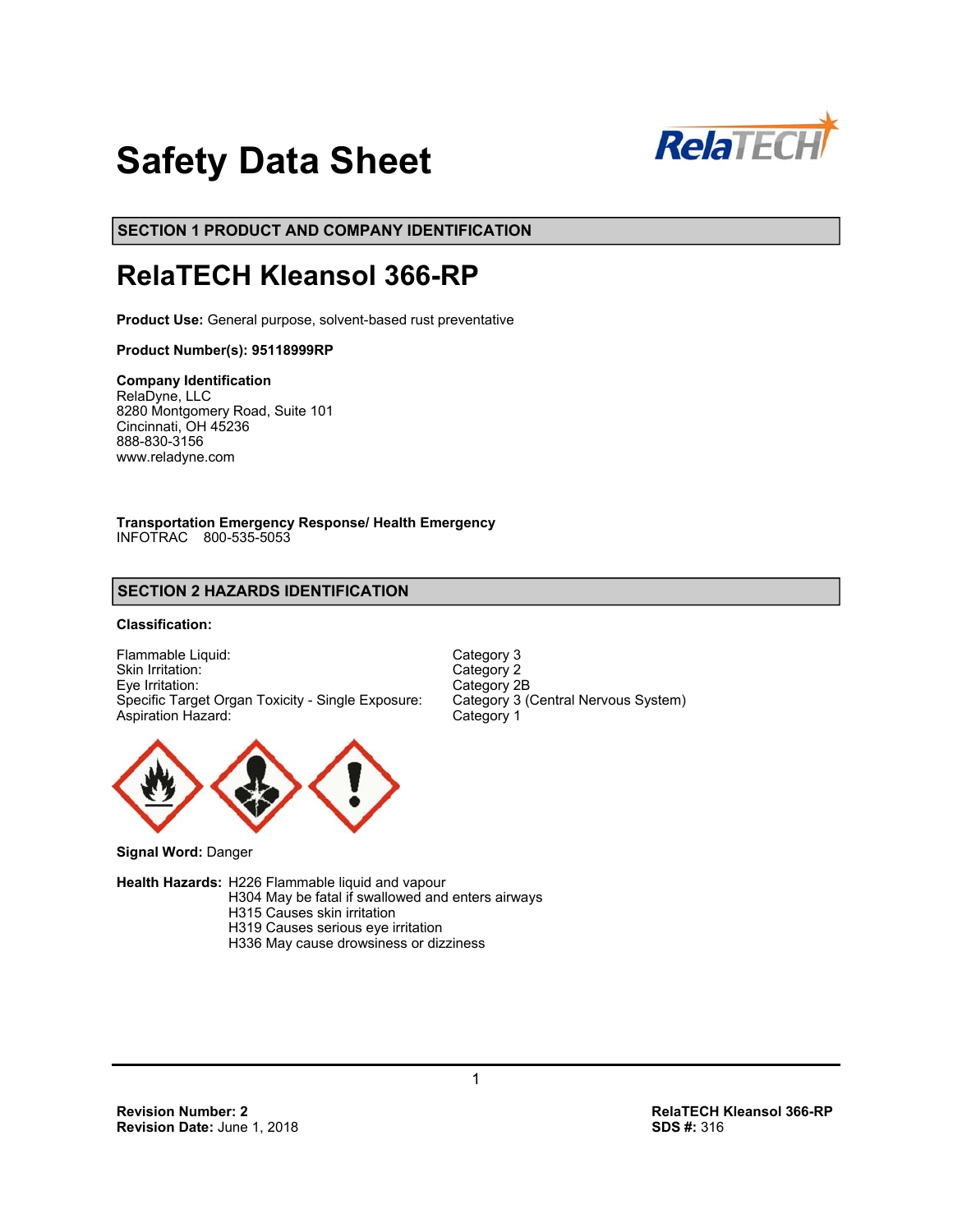#### **Precautionary Statements:**

#### **Prevention**

P210 Keep away from heat, hot surfaces, sparks, open flames and other ignition sources. No smoking.

P233 Keep container tightly closed.

P240 Ground/bond container and receiving equipment.

P241 Use explosion-proof electrical/ ventilating/ lighting/ equipment.

P242 Use only non-sparking tools.

P243 Take precautionary measures against static discharge.

P261 Avoid breathing dust/ fume/ gas/ mist/ vapours/ spray.

P264 Wash skin thoroughly after handling.

P271 Use only outdoors or in a well-ventilated area.

P280 Wear protective gloves/ eye protection/ face protection.

#### **Response**

P301 + P310 IF SWALLOWED: Immediately call a POISON CENTER or doctor/ physician.

P303 + P361 + P353 IF ON SKIN (or hair): Remove/ Take off immediately all contaminated clothing. Rinse skin with water/ shower.

P304 + P340 + P312 IF INHALED: Remove victim to fresh air and keep at rest in a position comfortable for breathing. Call a POISON CENTER or doctor/ physician if you feel unwell.

P305 + P351 + P338 IF IN EYES: Rinse cautiously with water for several minutes. Remove contact lenses, if present and easy to do. Continue rinsing.

P331 Do NOT induce vomiting.

P332 + P313 If skin irritation occurs: Get medical advice/ attention.

P337 + P313 If eye irritation persists: Get medical advice/ attention.

P362 Take off contaminated clothing and wash before reuse.

P370 + P378 In case of fire: Use dry sand, dry chemical or alcohol-resistant foam for extinction.

#### **Storage**

P403 + P233 Store in a well-ventilated place. Keep container tightly closed. P403 + P235 Store in a well-ventilated place. Keep cool. P405 Store locked up.

#### **Disposal**

P501 Dispose of contents/ container to an approved waste disposal plant.

#### **Potential Health Effects**

#### **Carcinogenicity:**

| <b>IARC</b>  | No component of this product present at levels greater than or equal to 0.1% is identified as<br>probable, possible or confirmed human carcinogen by IARC. |
|--------------|------------------------------------------------------------------------------------------------------------------------------------------------------------|
| <b>ACGIH</b> | No component of this product present at levels greater than or equal to 0.1% is identified as a<br>carcinogen or potential carcinogen by ACGIH.            |
| <b>OSHA</b>  | No component of this product present at levels greater than or equal to 0.1% is identified as a<br>carcinogen or potential carcinogen by OSHA.             |
| <b>NTP</b>   | No component of this product present at levels greater than or equal to 0.1% is identified as a<br>known or anticipated carcinogen by NTP.                 |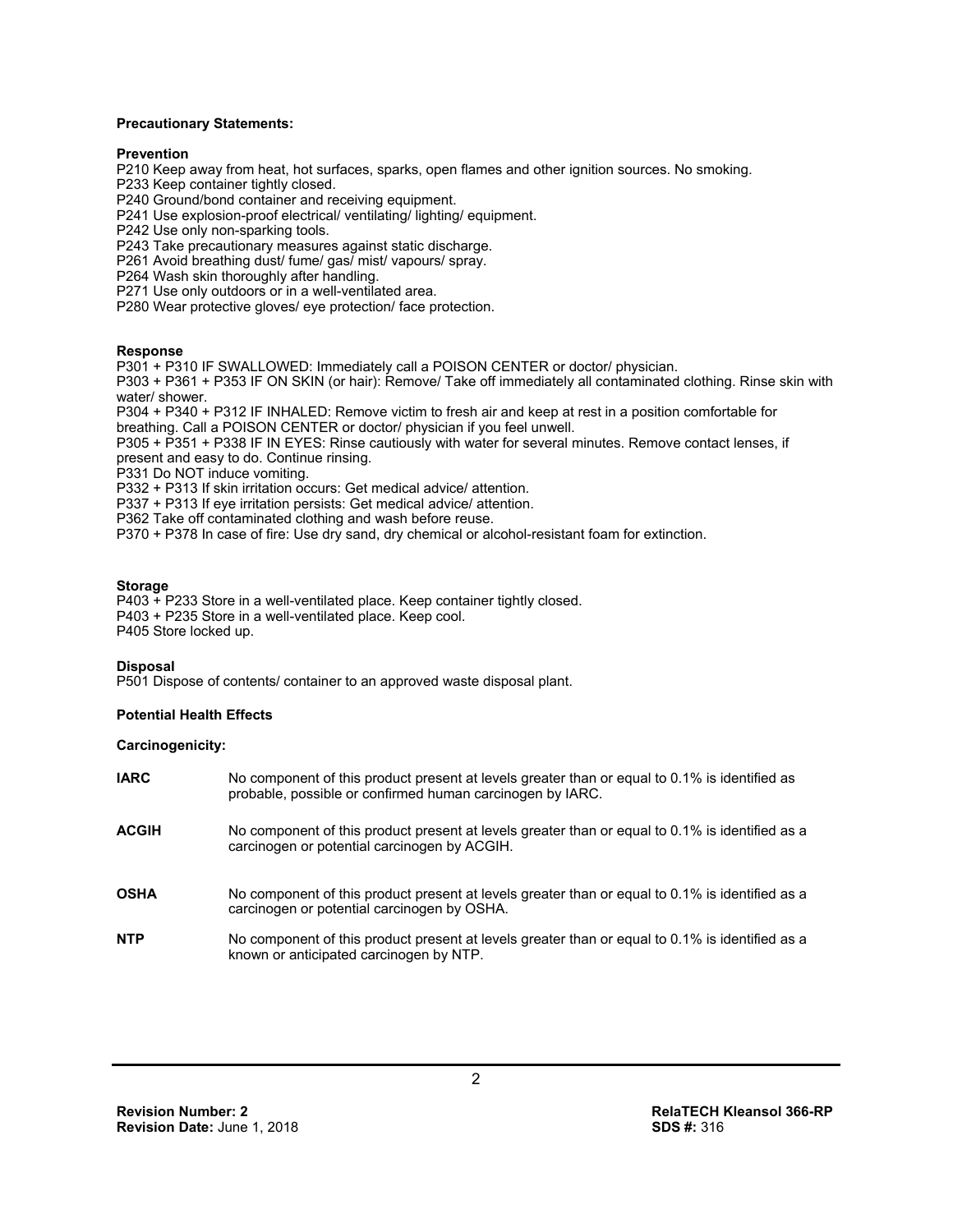#### **Potential Health Effects**

| Appearance            | liquid                    |
|-----------------------|---------------------------|
| Colour                | I clear, colourless       |
| Odour                 | hydrocarbon-like          |
| <b>Hazard Summary</b> | No information available. |

## **SECTION 3 COMPOSITION/ INFORMATION ON INGREDIENTS**

| <b>COMPONENTS</b>     | <b>CAS NUMBER   AMOUNT</b> |              | <b>GHS SYMBOLS</b>    | <b>IGHS STATEMENT</b>      |
|-----------------------|----------------------------|--------------|-----------------------|----------------------------|
| Aliphatic hydrocarbon | 64742-47-8                 | $90 - 100 %$ | GHS02-GHS07-<br>GHS08 | l H226-304-315-320-<br>336 |

The text for GHS Hazard Statements shown above (if any) is given in the "Other information" Section.

# **SECTION 4 FIRST AID MEASURES**

#### **Description of first aid measures**

**General Advice:** Move out of dangerous area. Show this safety data sheet to the doctor in attendance. Symptoms of poisoning may appear several hours later. Do not leave victim unattended.

**Eye:** Immediately flush eye(s) with plenty of water. Remove contact lenses. Protect unharmed eye. Keep eye wide open while rinsing. If eye irritation persists, consult a specialist.

**Skin:** Take victim immediately to hospital. If on skin, rinse well with water. If on clothes, remove clothes. **Ingestion:** Keep respiratory tract clear. Do NOT induce vomiting. Do not give milk or alcoholic beverages. Never give anything by mouth to an unconscious person. If symptoms persist, call a physician. Take victim immediately to hospital.

**Inhalation:** Consult a physician after significant exposure. If unconscious place in recovery position and seek medical advice.

# **SECTION 5 FIRE FIGHTING MEASURES**

**EXTINGUISHING MEDIA:** Use alcohol resistant foam, dry chemical or carbon dioxide (CO2) to extinguish flames. If nothing else is available use high volume water jet to extinguish flames.

# **PROTECTION OF FIRE FIGHTERS:**

**Fire Fighting Instructions:** Wear self-contained breathing apparatus for firefighting if necessary. Use a water spray to cool fully closed containers. Do not allow run-off from fire fighting to enter drains or water courses. Collect contaminated fire extinguishing water separately. This must not be discharged into drains. Fire residues and contaminated fire extinguishing water must be disposed of in accordance with local regulations. For safety reasons in case of fire, cans should be stored separately in closed containments.

**Combustion Products:** Carbon oxides

**NFPA FLAMMABLE AND COMBUSTILE LIQUIDS CLASSIFICATION:** Combustible Liquid Class III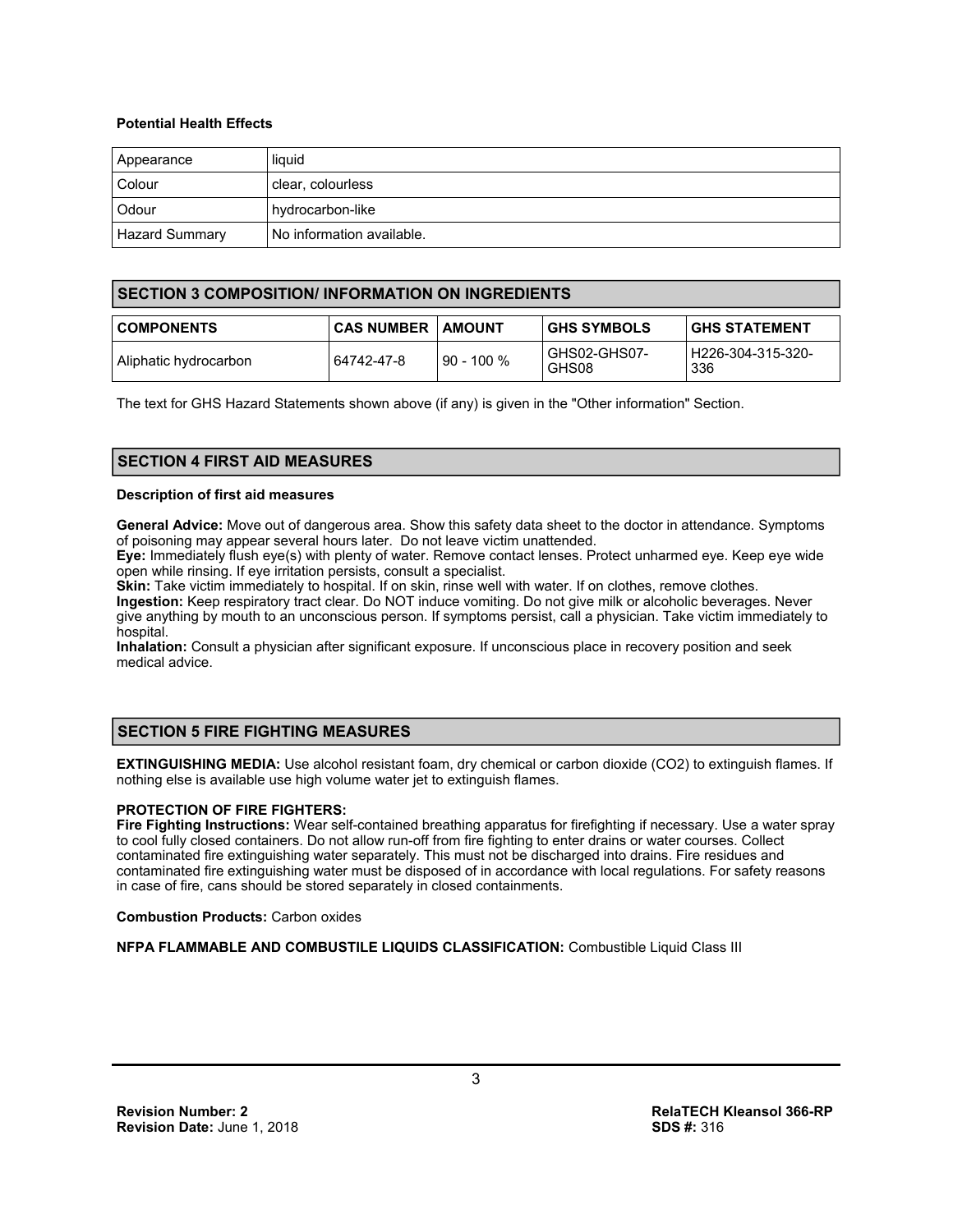# **SECTION 6 ACCIDENTAL RELEASE MEASURES**

**Protective Measures:** Use personal protective equipment. Ensure adequate ventilation. Remove all sources of ignition. Evacuate personnel to safe areas. Beware of vapours accumulating to form explosive concentrations. Vapours can accumulate in low areas.

**Spill Management:** Prevent product from entering drains. Prevent further leakage or spillage if safe to do so. If the product contaminates rivers and lakes or drains inform respective authorities.

**Reporting:** Contain spillage, and then collect with non-combustible absorbent material, (e.g. sand, earth, diatomaceous earth, vermiculite) and place in con-tainer for disposal according to local / national regulations (see section 13).

# **SECTION 7 HANDLING AND STORAGE**

**General Handling Information:** Avoid formation of aerosol. Do not breathe vapours/dust. Avoid exposure - obtain special instructions before use. Avoid contact with skin and eyes. For personal protection see section 8. Smoking, eating and drinking should be prohibited in the application area. Take precautionary measures against static discharges. Provide sufficient air exchange and/or exhaust in work rooms.

**Conditions for Safe Storage:** No smoking. Keep container tightly closed in a dry and well-ventilated place. Containers which are opened must be carefully re-sealed and kept upright to prevent leakage. Observe label precautions. Electrical installations / working materials must comp-ly with the technological safety standards.

# **SECTION 8 EXPOSURE CONTROLS/PERSONAL PROTECTION**

#### **Components with workplace control parameters**

| l Chemical Name       | <b>ACGIH TLV-TWA   ACGIH-TLV STEL</b> |      | OSHA PEL-TWA | <b>OSHA PEL-CEILING</b> |
|-----------------------|---------------------------------------|------|--------------|-------------------------|
| Aliphatic hydrocarbon | $100$ ppm                             | N.D. | 500 ppm      | N.D.                    |

#### **PERSONAL PROTECTIVE EQUIPMENT**

**Eye/Face Protection:** Wear safety glasses with side shields. Wear face-shield and protective suit for abnormal processing problems.

**Skin Protection:** Wear impervious clothing. Wear protective gloves and choose body protection according to the amount and concentration of the dangerous substance at the work place.

**Respiratory Protection:** No respiratory protection is normally required. If user operations generate an oil mist, determine if airborne concentrations are below the occupational exposure limit for mineral oil mist. If not, wear an approved respirator that provides adequate protection from the measured concentrations of this material. For air-purifying respirators use a particulate cartridge. Use a positive pressure air-supplying respirator in circumstances where air-purifying respirators may not provide adequate protection.

**Hygiene Measures:** When using do not eat or drink. When using do not smoke. Wash hands before breaks and at the end of the workday.

# **SECTION 9 PHYSICAL AND CHEMICAL PROPERTIES**

**Attention: the data below are typical values and do not constitute a specification.** 

**Physical State: Liquid Color:** Brown **Odor:** Typical solvent **Odor Threshold:** No data available **pH:** Essentially neutral **Freezing Point (Melting point/freezing point):** No data available **Boiling Point (Boiling point/boiling range):** No data available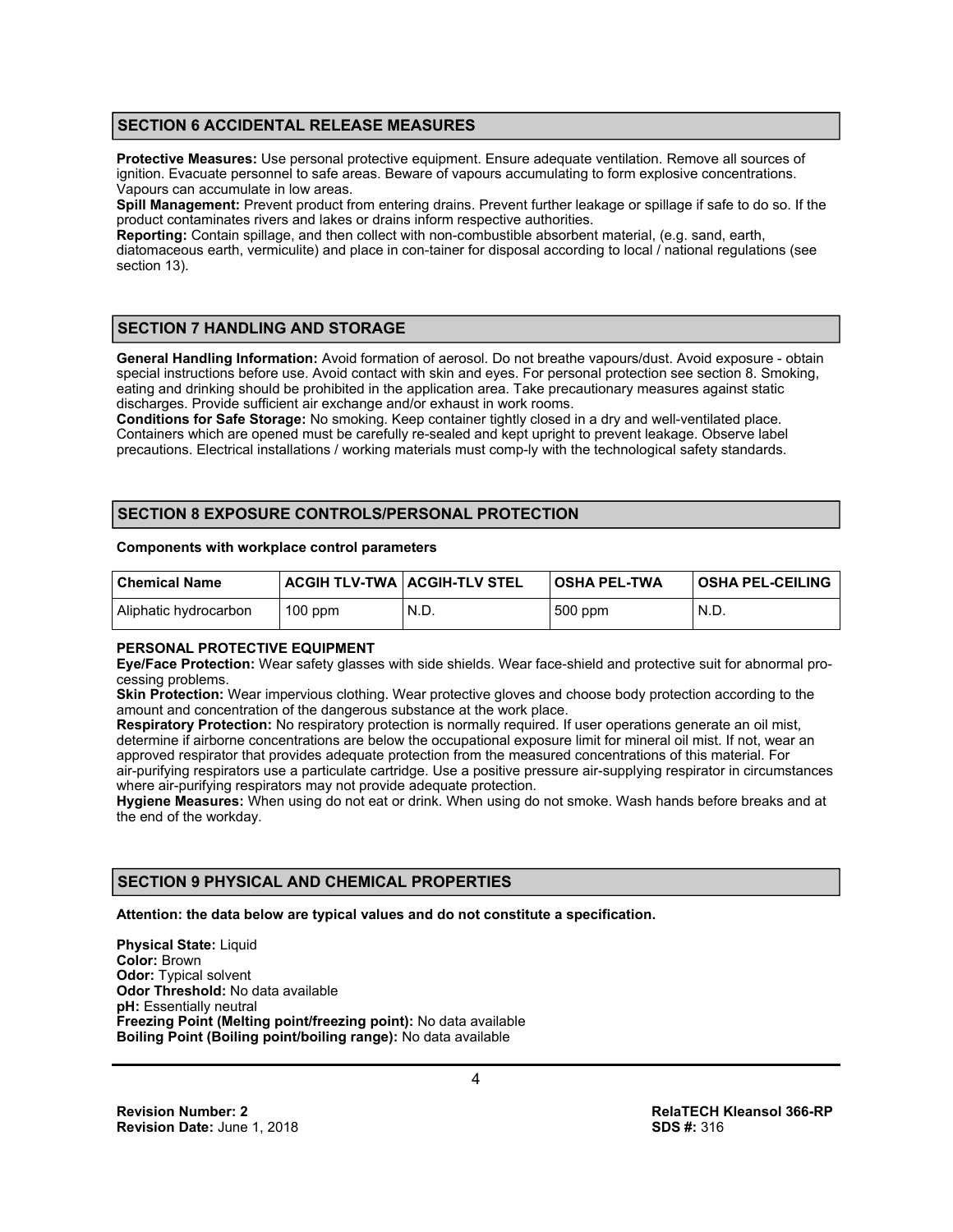**Evaporation Rate:** No data available **Burning Rate:** No data available **Vapor Pressure:** No data available **Relative Vapor Density (Air = 1):** 5 (Air = 1.0) **Relative Density:** 0.79 Reference substance (water = 1) **Density:** No data available **Bulk Density:** No data available **Solubility (Water):** Negligible **Solubility (Other solvents):** No data available **Octanol/Water Partition Coefficient:** No data available **Decomposition temperature:** No data available **Viscosity, kinematic:** No data available

**FLAMMABLE PROPERTIES: Flammability (solid, gas):** No Data Available

**Flashpoint:** (Cleveland Open Cup) 105°F **Autoignition:** No data available **Flammability (Explosive) Limits (% by volume in air):** Lower: No data available Upper: No data available

# **SECTION 10 STABILITY AND REACTIVITY**

**Reactivity:** No dangerous reaction known under conditions of normal use.

**Chemical Stability:** This material is considered stable under normal ambient and anticipated storage and handling conditions of temperature and pressure.

**Possibly of Hazardous Reactions:** No hazards to be specially mentioned.

**Conditions to avoid:** Heat, flames and sparks.

**Incompatibility With Other Materials:** Oxidizing agents, alkalis, strong acids

**Hazardous Decomposition Products:** Carbon monoxide, carbon dioxide and unburned hydrocarbons (smoke).

# **SECTION 11 TOXICOLOGICAL INFORMATION**

**Effects of Overexposure - Inhalation:** Vapors can cause irritation of the respiratory tract. High concentrations can cause headache, nausea, weakness, lightheadedness, and stupor (CNS depression). **Effects of Overexposure - Skin Contact:** Contact with skin may cause mild irritation. Prolonged or repeated contact can result in defatting and drying of the skin which may result in skin irritation and dermatitis (rash). Personnel with pre-existing skin disorders should avoid contact with this product.

**Effects of Overexposure - Eye Contact:** May cause eye irritation.

**Effects of Overexposure - Ingestion:** This material may be harmful or fatal if swallowed. Harmful or fatal if liquid is aspirated into lungs. Irritating to mouth, throat, and stomach. Can be readily absorbed by the stomach and intestinal tract. Symptoms include burning sensation of the mouth and esophagus, nausea, vomiting, diarrhea, dizziness, staggering gait, drowsiness, loss of consciousness and delerium as well as additional central nervous system effects.

**Effects of Overexposure - Chronic Hazards:** Possible brain damage from overexposure. Overexposure may cause nervous system damage. Chronic effects of ingestion and subsequent aspiration into the lungs may cause pneumatocele (lung cavity) formation and chronic lung dysfunction. Significant exposure to this chemical may adversely affect people with chronic disease of the respiratory system, central nervous system, kidney, liver, skin, and/or eyes.

**Primary Route(s) of Entry:** Eye Contact, Ingestion, Inhalation, Skin Contact

#### **Acute Toxicity Values**

**The acute effects of this product have not been tested. Data on individual components are tabulated below:**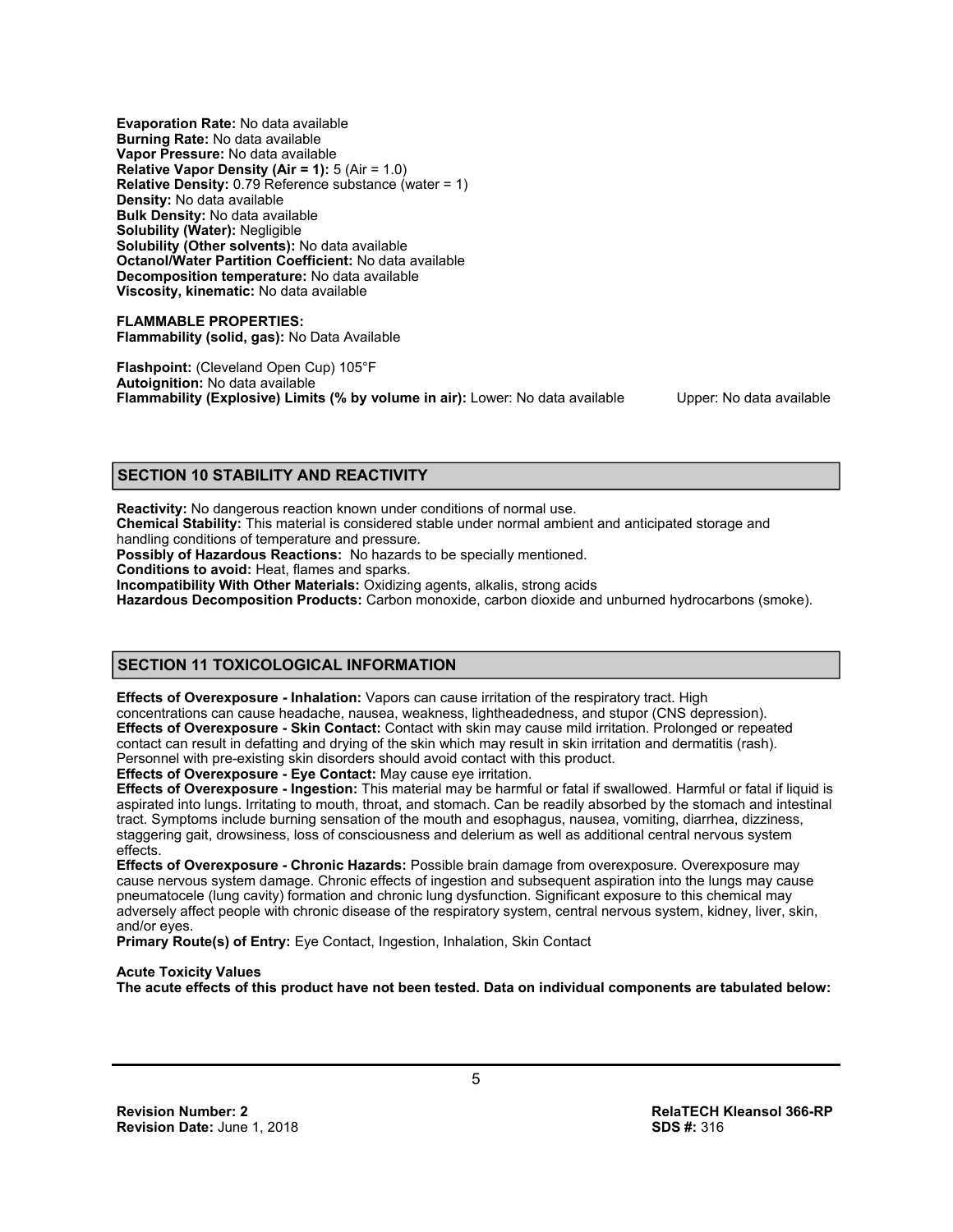#### **Acute Toxicity Values**

**The acute effects of this product have not been tested. Data on individual components are tabulated below:**

|            | <b>CAS NUMBER</b> Name According to EEC |        | Oral LD50, mg/kg   Dermal LD50, mg/kg   Vapor LC50, mg/L |       |
|------------|-----------------------------------------|--------|----------------------------------------------------------|-------|
| 64742-47-8 | Aliphatic hydrocarbon                   | >5,000 | >2.000                                                   | >20.0 |

#### **SECTION 12 ECOLOGICAL INFORMATION**

#### **ECOTOXICITY**

This material is not expected to be harmful to aquatic organisms. The ecotoxicity hazard is based on an evaluation of data for the components or a similar material. The product has not been tested. The statement has been derived from the properties of the individual components.

#### **MOBILITY**

No data available.

#### **PERSISTENCE AND DEGRADABILITY**

This material is not expected to be readily biodegradable. The biodegradability of this material is based on an evaluation of data for the components or a similar material. The product has not been tested. The statement has been derived from the properties of the individual components.

#### **POTENTIAL TO BIOACCUMULATE**

Bioconcentration Factor: No data available. Octanol/Water Partition Coefficient: No data available

# **SECTION 13 DISPOAL CONSIDERATIONS**

Use material for its intended purpose or recycle if possible. Oil collection services are available for used oil recycling or disposal. Place contaminated materials in containers and dispose of in a manner consistent with applicable regulations. Contact your sales representative or local environmental or health authorities for approved disposal or recycling methods.

#### **SECTION 14 TRANSPORT INFORMATION**

**DOT Proper Shipping Name:** Petroleum distillates, n.o.s. (naphtha solvent) - Combustible Liquid

**Packing Group:** III

**DOT Hazard Class:** No Information

**Hazard SubClass:** No Information

**DOT UN/NA Number:** NA1993

**Resp. Guide Page:** 128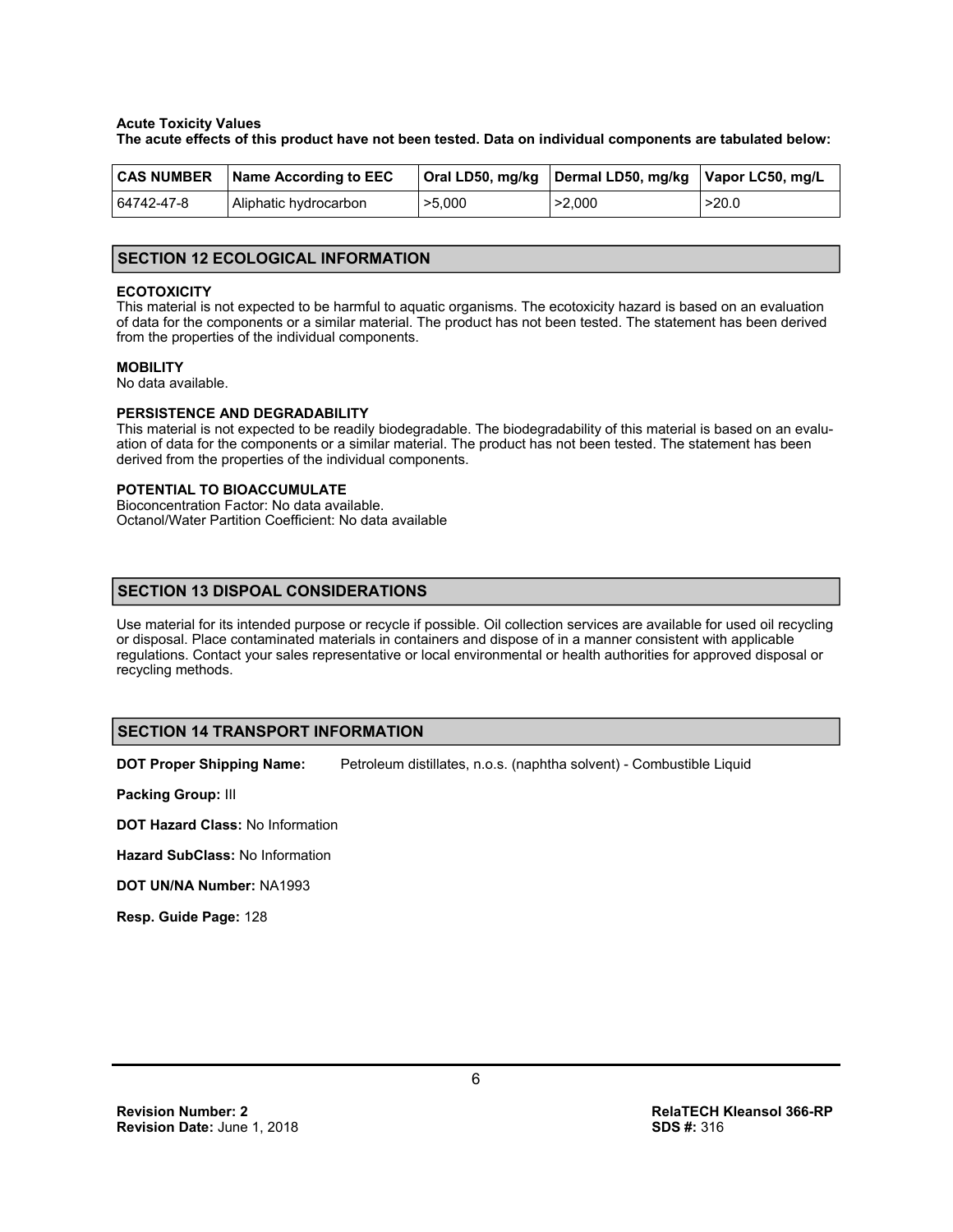## **SECTION 15 REGULATORY INFORMATION**

#### **U.S. Federal Regulations:**

#### **CERCLA - SARA Hazard Category**

This product has been reviewed according to the EPA 'Hazard Categories' promulgated under Sections 311 and 312 of the Superfund Amendment and Reauthorization Act of 1986 (SARA Title III) and is considered, under applicable definitions, to meet the following categories: Fire Hazard, Acute Health Hazard, Chronic Health Hazard

#### **SARA SECTION 313:**

This product contains the following substances subject to the reporting requirements of Section 313 of Title III of the Superfund Amendment and Reauthorization Act of 1986 and 40 CFR part 372: No Sara 313 components exist in this product.

#### **TOXIC SUBSTANCES CONTROL ACT:**

This product contains the following chemical substances subject to the reporting requirements of TSCA 12(B) if exported from the United States: No TSCA components exist in this product.

#### **U.S. State Regulations:**

#### **NEW JERSEY RIGHT-TO-KNOW:**

The following materials are non-hazardous, but are among the top five components in this product. No NJ Right-To-Know components exist in this product.

#### **PENNSYLVANIA RIGHT-TO-KNOW**

The following non-hazardous ingredients are present in the product are at or greater than 3%. No PA Right-To-Know components exist in this product.

#### **CALIFORNIA PROPOSITION 65 CARCINOGENS**

Warning: The following ingredients present in the product are known to the state of California to cause Cancer: No Proposition 65 Carcinogens exist in this product.

#### **CALIFORNIA PROPOSITION 65 REPRODUCTIVE TOXINS**

Warning: The following ingredients present in the product are known to the state of California to cause birth defects, or other reproductive hazards. No Proposition 65 Reproductive Toxins exist in this product.

#### **International Regulations: As follows -**

**CANADIAN WHMIS:** This SDS has been prepared in compliance with Controlled Product Regulations except for the use of the 16 headings.

**WHMIS Class:** No Information

# **SECTION 16 OTHER INFORMATION**

**HMIS Rating** Health: 1 Flammability: 2 Reactivity: 0 Personal Protection: X

(0-Least, 1-Slight, 2-Moderate, 3-High, 4-Extreme, PPE:- Personal Protection Equipment Index recommendation, \*- Chronic Effect Indicator). These values are obtained using the guidelines or published evaluations prepared by the National Fire Protection Association (NFPA) or the National Paint and Coating Association (for HMIS ratings).

# **Volatile Organic Compounds, gr/ltr:** 100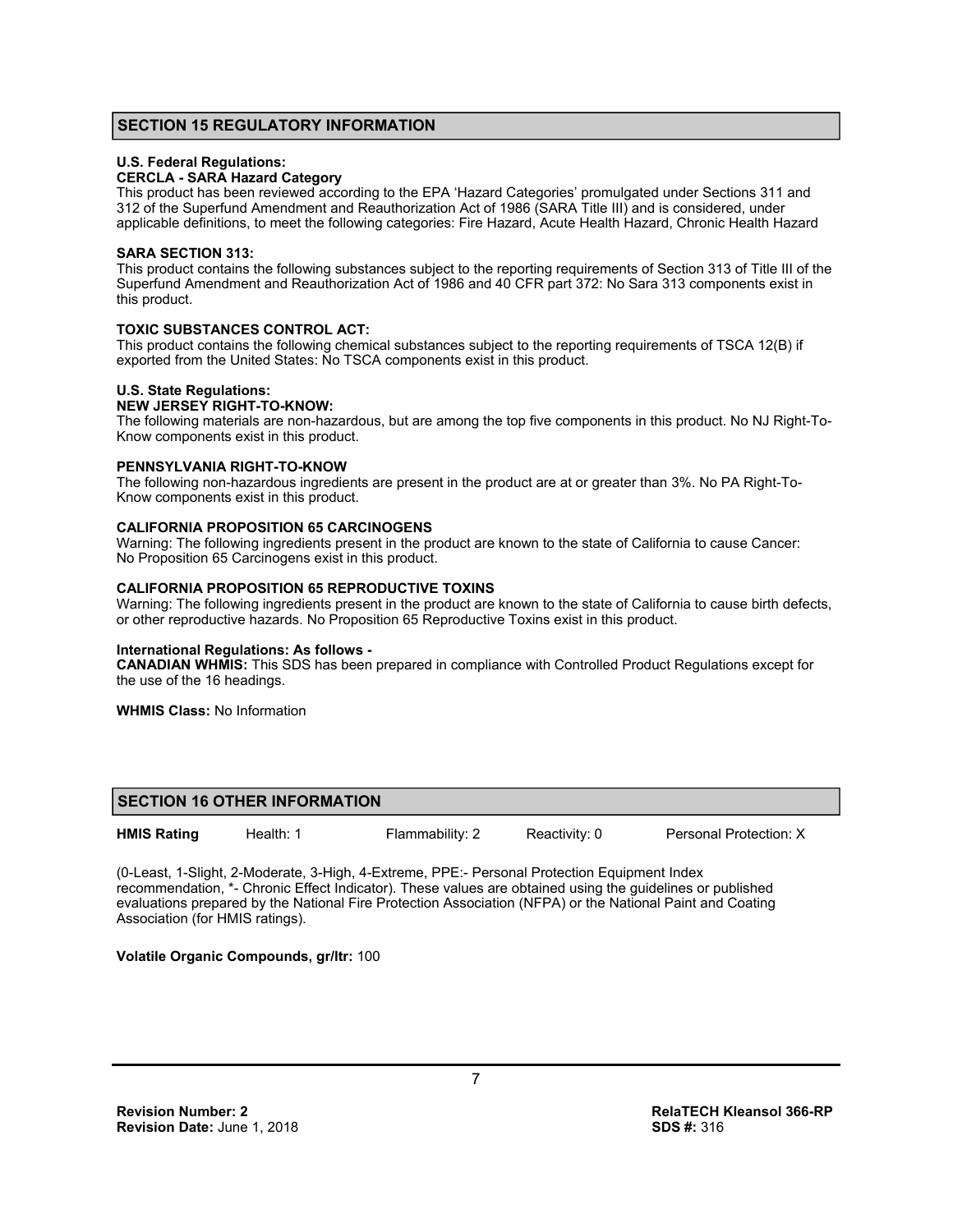#### **Text for GHS Hazard Statements shown in Section 3 describing each ingredient:**

H226 Flammable liquid and vapor. H304 May be fatal if swallowed and enters airways. H315 Causes skin irritation. H320 Causes eye irritation H336 May cause drowsiness or dizziness.

# **Icons for GHS Pictograms shown in Section 3 describing each ingredient:**



**REVISION STATEMENT:** This revision updates the following sections of this Safety Data Sheet: 1 **Revision Date:** June 1, 2018

#### **ABBREVIATIONS THAT MAY HAVE BEEN USED IN THIS DOCUMENT:**

| <b>TLV - Threshold Limit Value</b>                                   | <b>TWA - Time Weighted Average</b>                               |
|----------------------------------------------------------------------|------------------------------------------------------------------|
| STEL - Short-term Exposure Limit                                     | PEL - Permissible Exposure Limit                                 |
| GHS - Globally Harmonized System                                     | CAS - Chemical Abstract Service Number                           |
| ACGIH - American Conference of Governmental<br>Industrial Hygienists | <b>IMO/IMDG</b> - International Maritime Dangerous Goods<br>Code |
| API - American Petroleum Institute                                   | SDS - Safety Data Sheet                                          |
| HMIS - Hazardous Materials Information System                        | NFPA - National Fire Protection Association (USA)                |
| DOT - Department of Transportation (USA)                             | NTP - National Toxicology Program (USA)                          |
| IARC - International Agency for Research on Cancer                   | OSHA - Occupational Safety and Health Administration             |
| NCEL - New Chemical Exposure Limit                                   | <b>EPA - Environmental Protection Agency</b>                     |
| SCBA - Self-Contained Breathing Apparatus                            |                                                                  |

Amended to conform to the United Nations' Globally Harmonized System of Classifications and Labeling of Chemicals (OSHA/GHS).

This Safety Data Sheet is prepared according to the Hazard Communication Standard (CFR29 1910.1200) HazCom 2012. The information is based on our current knowledge and is intended to describe the product for the purposes of health, safety and environmental requirements only. It should not therefore be construed as guaranteeing any specific property of the product.